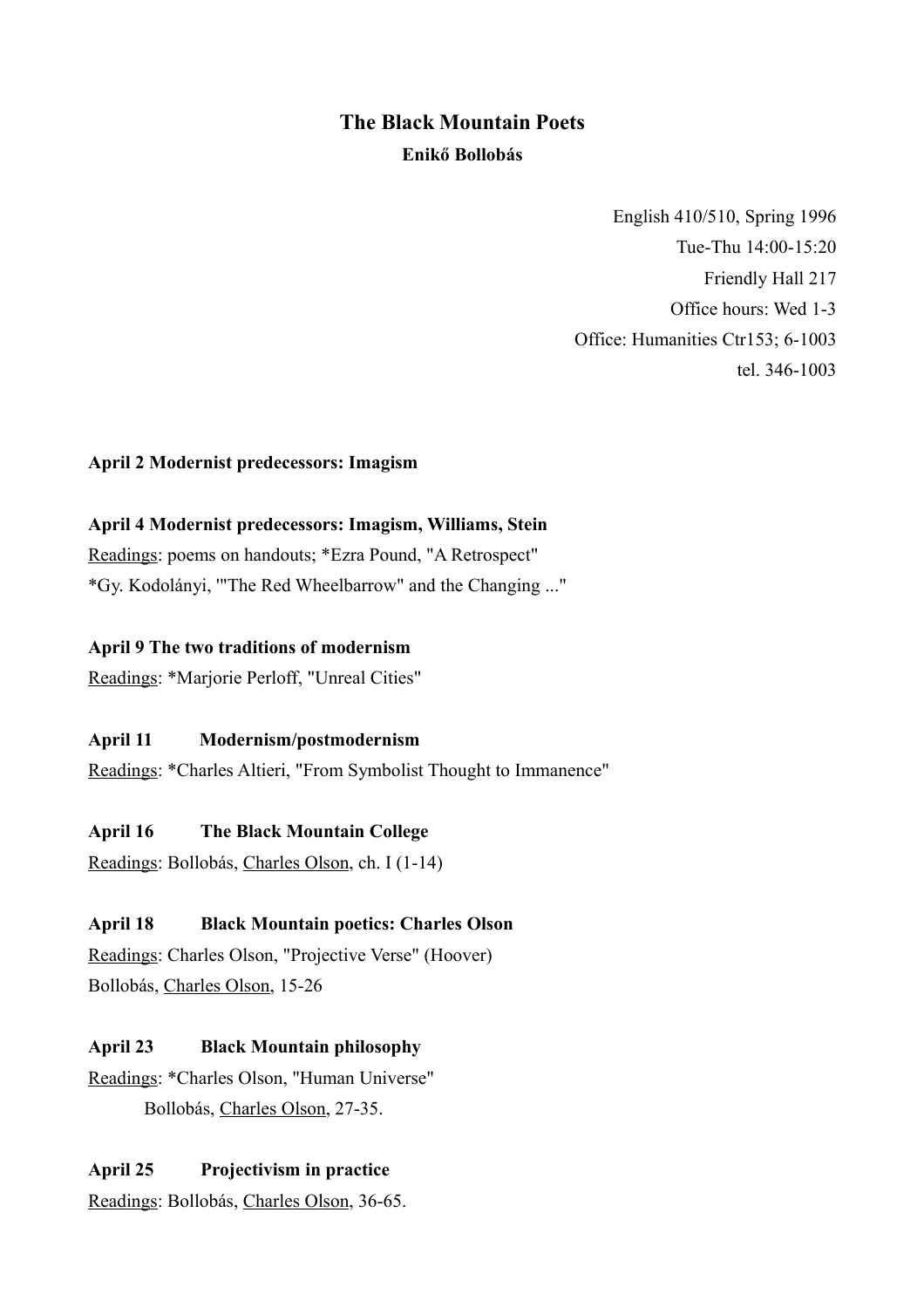# **April 30 Olson's poetry**

Readings: the Olson section in Hoover (3-17)

+ optional: Bollobás, Charles Olson, 66-111.

#### **May 2 Robert Duncan**

Readings: Duncan, "Equilibrations" (Hoover, 626-628) + the Duncan poetry section in Hoover (29-41)

# **May 7 Duncan's poetry**

Readings: poems on handouts

#### **May 9 Denise Levertov**

Readings: Levertov, "Some Notes on Organic Form" (Hoover, 628-633)  $+$  the Levertov poetry section in Hoover (86-92)

# **May 14 Levertov's poetry**

Readings: poems on handouts

# **May 16 Robert Creeley**

Readings: Creeley, "To Define," "Form" (Hoover, 637-640) + the Creeley poetry section in Hoover (143-155)

# **May 21 Creeley's poetry**

Readings: poems on handouts

# **May 23 Ed Dorn**

Readings: poems on handouts

# May 28 **The oral impulse: John Cage & Buckminster Fuller**

# **Dance: Merce Cunningham**

Readings: Cage texts in Hoover (17-26, 621-626) + Jerome Rothenberg, "New Models, ..." (Hoover, 640-645) PRESENTATIONS

# **May 30 Arts at Black Mountain College: Kline, de Kooning, Pollock**

Readings: on handouts